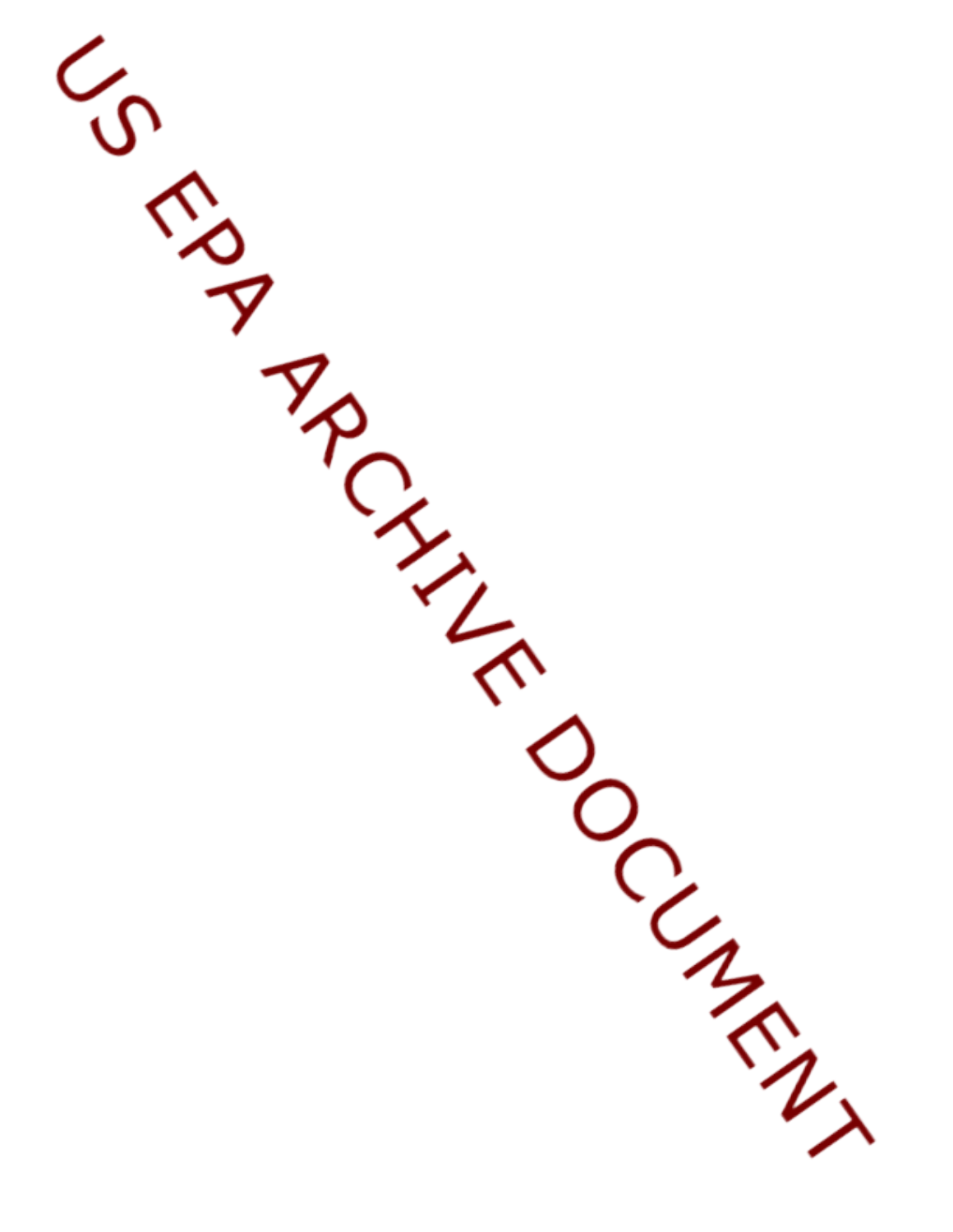# **Technical Factsheet on: OXAMYL**

## [List of Contaminants](http://www.epa.gov/safewater/hfacts.html)

 As part of the Drinking Water and Health pages, this fact sheet is part of a larger publication: **National Primary Drinking Water Regulations** 

 MCL: 0.2 mg/L Drinking Water Standards MCLG: 0.2 mg/L HAL(child): 1- to 10-day: 0.2 mg/L; Longer-term: 0.2 mg/L

## **Health Effects Summary**

 levels above the MCL: tremors, salivation and tearing due to cholinesterase inhibition. Acute: EPA has found oxamyl to potentially cause the following health effects from acute exposures at

Drinking water levels which are considered "safe" for short-term exposures: For a 10-kg (22 lb.) child consuming 1 liter of water per day, up to a 7-year exposure to 0.2 mg/L.

 above the MCL: decreased body weight. Chronic: Oxamyl has the potential to cause the following health effects from long-term exposures at levels

 drinking water. Cancer: There is no evidence that oxamyl has the potential to cause cancer from a lifetime exposure in

## **Usage Patterns**

Oxamyl is widely used for control of insects, mites and nematodes on field crops, fruits and ornamentals. The majority of oxamyl is applied to apples (36 percent), potatoes (33 percent), and tomatoes (20 percent).

EPA estimated that 400,000 lbs. of oxamyl were produced in the US in 1982.

#### **Release Patterns**

Oxamyl is released directly to the environment in its use as an insecticide and during its manufacture, handling and storage.

 Since oxamyl is not a listed chemical in the Toxics Release Inventory, data on releases during its manufacture and handling are not available.

## **Environmental Fate**

 Oxamyl is highly soluble in water, and is relatively stable in aqueous solutions at acidic pH. It hydrolyzes and photodegrades rapidly to an oximino compound.

Biodegradation is also rapid in soils under both aerobic and anaerobic conditions. While laboratory studies have found oxamyl to be mobile in soils, field data indicates only limited mobility, most likely due to rapid biodegradation.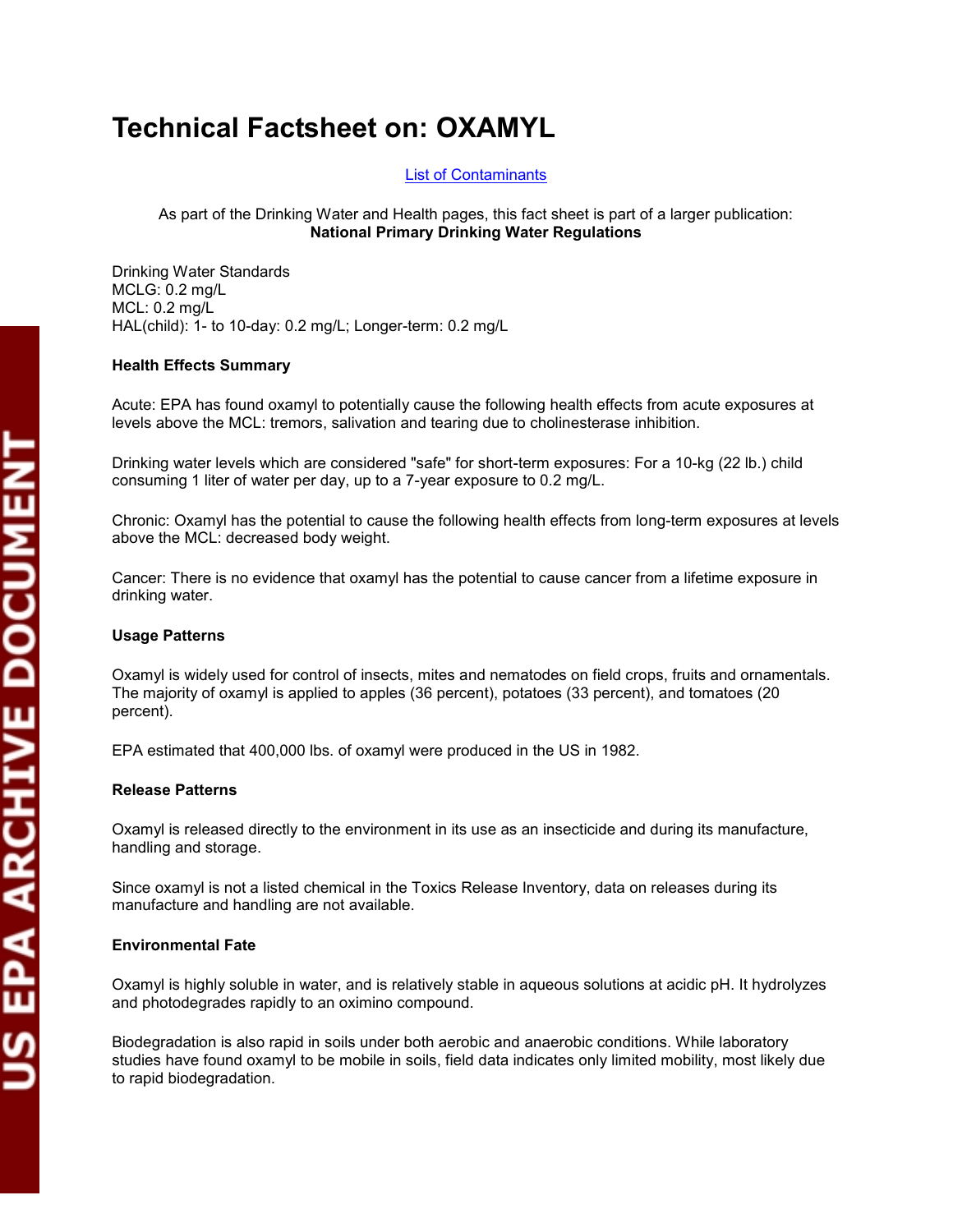Bioconcentration is not expected as oxamyl is rapidly absorbed, metabolized and eliminated in toxicological tests. However, some accumulation has been noted in the skin and hair of rodents, so accumulation may occur in species that do not readily metabolize the compound.

 Exposure data are limited, but oxamyl has been found in drinking water at levels averaging 5 percent of the MCL.

## **Chemical/ Physical Properties**

CAS Number: 23135-22-0

Color/ Form/Odor: White crystals with slight sulfurous odor.

M.P.: 100-192 C, different crystalline form at 108-110 C

Vapor Pressure: N/A

Octanol/Water Partition (Kow): N/A

Density/Spec. Grav.: N/A

Solubility: 280 g/L of water at 25 C; Very soluble in water

Soil sorption coefficient: N/A

Odor/Taste Thresholds: N/A

**Bioconcentration Factor: N/A** 

Henry's Law Coefficient: N/A

Soil sorption coefficient: N/A<br>Odor/Taste Thresholds: N/A<br>Bioconcentration Factor: N/A<br>Henry's Law Coefficient: N/A<br>Trade Names/Synonyms: Vydate K; Thioxamyl; Dioxamyl; DPX 1410; Dupont 1410; Methyl N',N'dimethyl-N-((methylcarbamoyl)oxy)- 1-thiooxamimidate

# **Other Regulatory Information**

Monitoring For Ground/Surface Water Sources:

 Initial Frequency- 4 quarterly samples every 3 years Repeat Frequency- If no detections during initial round: 2 quarterly per year if serving >3300 persons; 1 sample per 3 years for smaller systems 1 sample per 3 years for smaller systems Triggers - Return to Initial Freq. if detect at > 0.002 mg/L

Analysis:

**Reference Source Method Numbers** 

EPA 600/4-88-039 531.1

Standard Methods 6610

 Granular Activated Charcoal Treatment- Best Available Technologies: